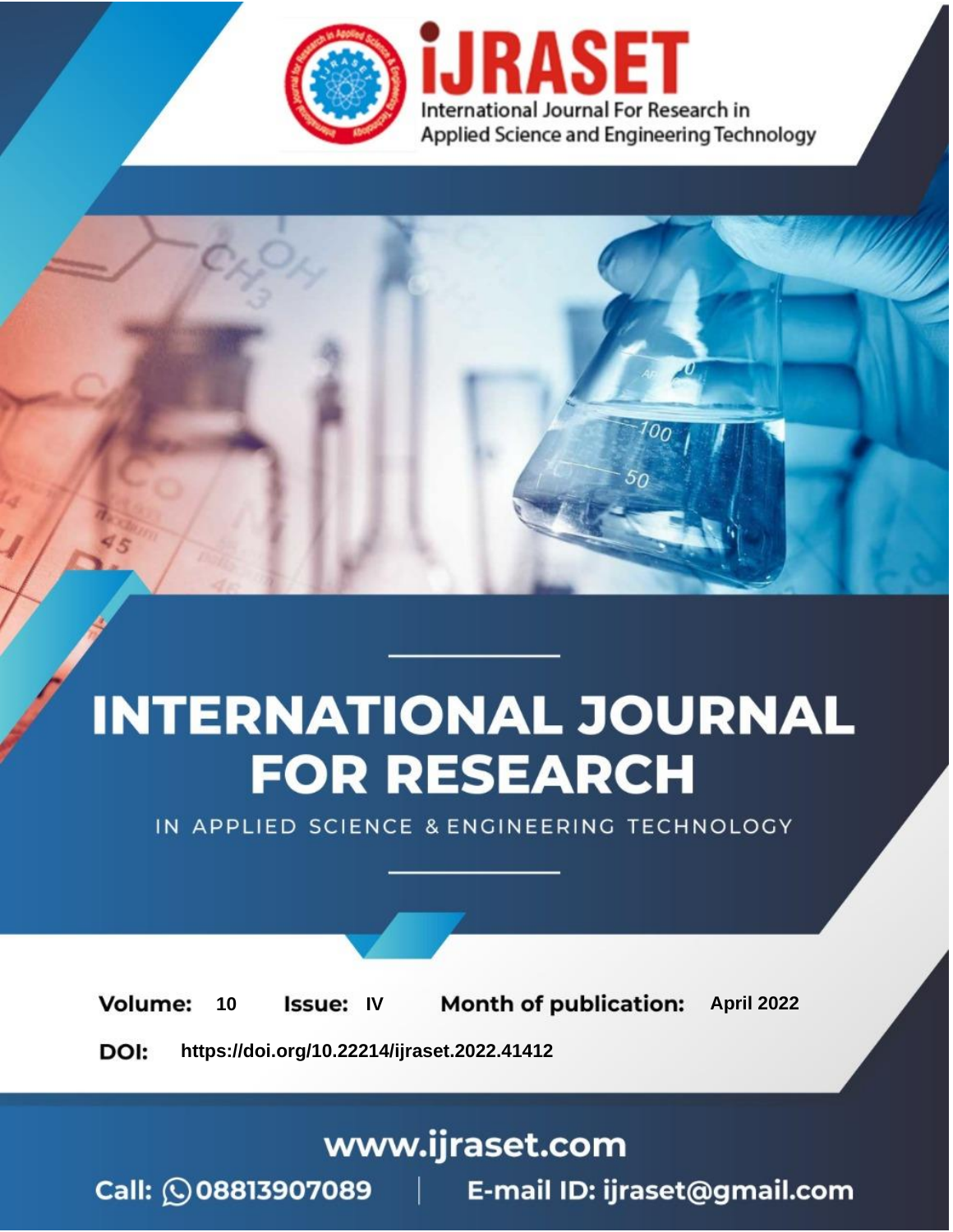

### **Analysis of Rigid Pavement Joints under Different Shoulder Types**

Abhishek<sup>1</sup>, Abhishek Pandit<sup>2</sup>, Dr. Hemant Sood<sup>3</sup> *1, 2, 3CivilEngineering, NITTTR Chandigarh*

*Abstract: From the past few years, the building and maintenance of high-quality roadways is vital. And nowadays, ministry of road transport and highways is shifting more on rigid pavements because of its good characteristics. The cost factor is the primary concern in every project. With the right design, even a slight reduction in the thickness of the concrete slab can save the project cost. As a result, an attempt was undertaken to build a two-lane, two-way National highway with variable concrete grades. The analysis has been carried out with variable slab thickness, different shoulder types and variable panel size of slab in which the cost has been optimized.* 

*Keywords: Rigid pavement, Design of joints, Different shoulder types in rigid pavement, Cost optimization in rigid pavement, Analysis of rigid pavement, IRC: 58-2015.*

#### **I. INTRODUCTION**

Over the centuries, the roads and pavements have evolved to be able to meet the needs of humans to move themselves and the products they produce. The pavements have developed in recent decades, as studies have introduced new materials in their construction (e.g., Asphalt), new standard sizing and new requirements for the surface characteristics. The surface characteristics, namely the critical contact surface with vehicle tires, is able to deliver higher quality, speed and travel comfort without compromising the integrity of mobile vehicles and their passengers. A pavement is a man-made surface on natural ground that people, vehicles, or animals can use to cross. A pavement's principal purpose is to transfer loads to the sub-base and underlying soil. It is the durable paving of a road, airstrip, or other comparable area in civil engineering

The pavement structure should be able to provide a surface of acceptable riding quality, adequate skid resistance, favourable light reflecting characteristics, and low noise pollution. The ultimate aim is to ensure that the transmitted stresses due to wheel load are sufficiently reduced, so that they will not exceed bearing capacity of the sub- grade. Two types of pavements are generally recognized as serving this purpose, namely flexible pavements and rigid pavements. This gives an overview of pavement types, layers and their functions, cost analysis. In India transportation system mainly is governed by Indian road congress.

#### *A. Requirements of a Pavement*

An ideal pavement should meet the following requirements:

- *1)* Strong enough structurally to withstand all types of forces exerted on it
- *2)* A sufficient coefficient of friction to prevent vehicle sliding.
- *3)* Smooth surface to provide comfort to road users even at high speed.
- *4)* Sufficient thickness to distribute the wheel load stresses to a safe value on the sub-grade soil
- *5)* Produces the least amount of noise from moving cars
- *6)* Has a dust-proof surface to ensure that traffic safety is not compromised by reduced visibility
- *7)* Long design life with low maintenance costs
- *8)* Impervious surface to protect sub-grade soil.

#### *B. Type of Pavements*

Flexible and rigid pavements are the two types of pavements that can be classed based on their structural performance. Wheel loads are transferred via the granular structure of flexible pavements through grain-to-grain contact of the aggregate. Because of its lower flexural strength, the flexible pavement works like a flexible sheet (e.g., bituminous road). In rigid pavements, on the other hand, the flexural strength of the pavement transfers wheel stresses to the sub-grade soil, and the pavement acts like a rigid plate (e.g., cement concrete roads).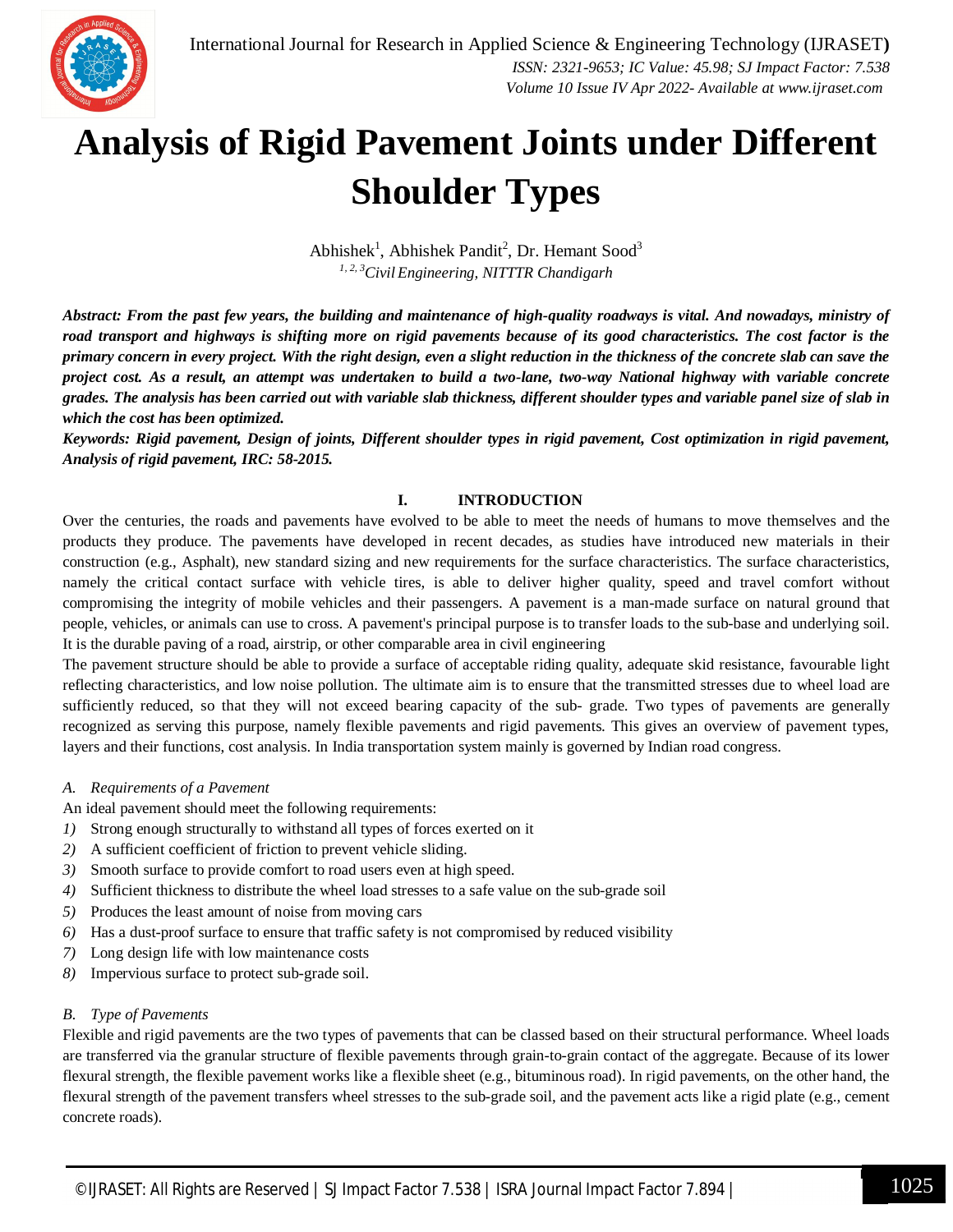

#### International Journal for Research in Applied Science & Engineering Technology (IJRASET**)**

 *ISSN: 2321-9653; IC Value: 45.98; SJ Impact Factor: 7.538 Volume 10 Issue IV Apr 2022- Available at www.ijraset.com*

#### *C. Flexible Pavement*

Flexible pavements will transmit wheel load stresses to the lower layers by grain-to-grain transfer through the points of contact in the granular structure.

The wheel load acting on the pavement will be distributed to a wider area, and the stress decreases with the depth. Taking advantage of this stress distribution characteristic, flexible pavements normally have many layers. Hence, the design of flexible pavement uses the concept of layered system.

Based on this, flexible pavement may be constructed in a number of layers and the top layer has to be of best quality to sustain maximum compressive stress, in addition to wear and tear. The lower layers will experience lesser magnitude of stress and lowquality material can be used.

#### *D. Rigid Pavement*

Rigid pavements have enough flexural strength to disperse the wheel load strains over a larger region. Rigid pavements are laid directly on the prepared sub-grade or on a single layer of granular or stabilised material, as opposed to flexible pavement. This layer can be referred to as the base or sub-base course because there is only one layer of material between the concrete and the sub-grade. The slab action distributes force in rigid pavement, and the pavement behaves like an elastic plate sitting on a viscous medium. Rigid pavements are made of Portland cement concrete (PCC).

Due to wheel load and temperature variations, the slab bends, causing tensile and flexural stress. Finite element analysis was used to investigate the stress condition of stiff pavement. The cement concrete pavement slab can function as both a wearing surface and a solid base course. As a result, the rigid pavement structure is commonly made up of a cement concrete slab with a granular base or subbase course beneath it.

Rigid concrete pavements are built of Portland cement concrete and may or may not have a base course between the pavement and the subgrade.

The concrete, excluding the base, is generally referred to as the pavement. Because of its stiffness and high modulus of elasticity, the concrete pavement distributes the applied load over a relatively large surface of soil; hence, the slab provides the majority of the structural capacity.

#### *E. Types of joints in Rigid Pavement*

- *1)* Longitudinal joints are joints in the direction of paving and are provided in all street and highway pavement built in lanes over about 15 f t wide. They are also used in some airfield pavement hut may he omitted in thicker pavements by some engineers.
- *2)* Contraction joints are transverse joint s used to relieve longitudinal stresses due to contraction as the concrete cools and lose s moisture. Contraction joint s also relieve longitudinal stresses due to loads and curling or warping and control the location of transverse cracking if properly spaced. Some engineers refer to these as cracker joints, plane of weakness joints, or dummy grooves. They all relieve contraction stresses in the concrete
- *3)* Expansion joints are usually transverse joint s used to relieve expansion stresses in the concrete by providing room for expansion. An expansion joint is filled with a nonextruding, compressible material. The filler must have sufficient strength partial y to resist horizontal slab movement but to permit such movement before crushing or buckling stresses developed in the concrete
- *4)* Construction joints are transverse header joint s put i n at the end of each day's run or longitudinal joint s between lanes of multiple lane pavement. The purpose of such joint is to divide large pavement areas into convenient size s for paving. Longitudinal construction joints are usually provided with deformed tie bars or tie bolts to prevent horizontal movement and keyways or tongue and grooves built into slab edges to provide load transfer between lanes.

#### **II. DESIGN ANALYSIS**

IRC 58 gives the guidelines for design of plain jointed cement concrete pavements. These codal recommendations are relevant for roads having a day-to-day commercial traffic with vehicles with weight more than 3 tones. The different recommendation for design of rigid pavements as per IRC: 58-2002 and IRC: 58-2015.

Since user cost comparison is part of the total investment cost analysis, and the results of this study are taken into consideration in planning and decision making, the study of user cost estimation on rigid pavements is important.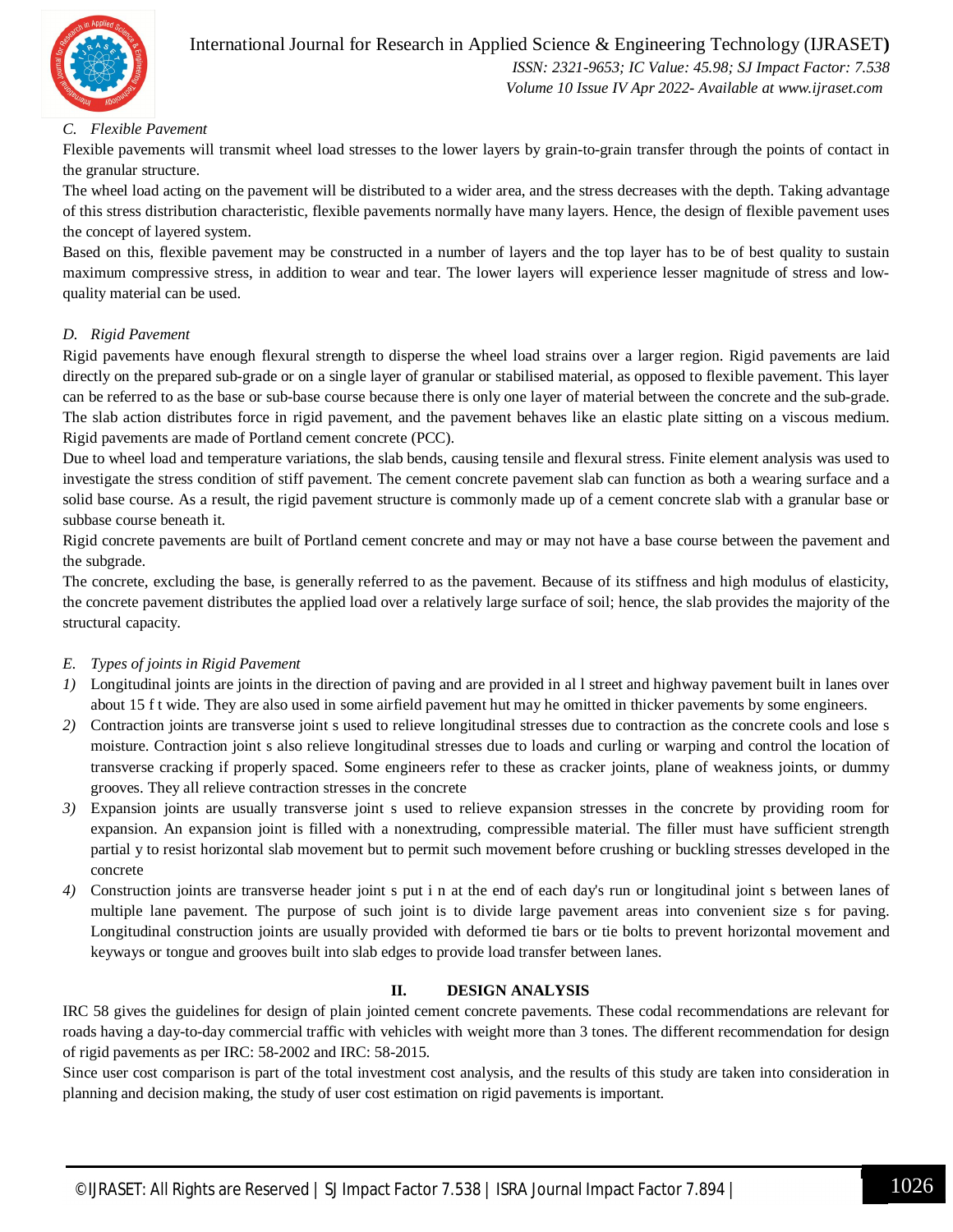



#### *ISSN: 2321-9653; IC Value: 45.98; SJ Impact Factor: 7.538 Volume 10 Issue IV Apr 2022- Available at www.ijraset.com*

Table 1

Tied concrete shoulders + transverse joints having dowels with diameter of bar is 38mm (constant) and slab thickness is variable and grade of concrete =45

| Slab Thickness | Radius of |                   | Bearing   |             |            |
|----------------|-----------|-------------------|-----------|-------------|------------|
| (mm)           | relative  | Permissible       | stress in | Remark      |            |
|                | stiffness | Bearing stress in | dowel bar |             | Amount in  |
|                | (mm)      | concrete (Mpa)    | (Mpa)     |             | INR per KM |
|                |           |                   |           |             |            |
| 280            | 754.77    |                   |           |             |            |
|                |           | 30.04724409       | 27.45     | <b>SAFE</b> | 24498025   |
| 290            | 774.89    | 30.04724409       | 26.44     | <b>SAFE</b> | 25107550   |
| 300            | 794.85    | 30.04724409       | 25.55     | <b>SAFE</b> | 25717075   |
| 310            | 814.64    | 30.04724409       | 24.77     | <b>SAFE</b> | 26326600   |
| 320            | 834.27    | 30.04724409       | 24.07     | <b>SAFE</b> | 26936125   |
| 330            | 853.75    | 30.04724409       | 23.44     | <b>SAFE</b> | 27545650   |
| 340            | 873.08    | 30.04724409       | 22.88     | <b>SAFE</b> | 28155175   |
| 350            | 892.27    | 30.04724409       | 22.36     | <b>SAFE</b> | 28764700   |

#### Inferences

- It can be inferred that the dowel bar spacing and diameter assumed are safe for all the slab thickness.
- Permissible bearing stress in concrete is increased by 15% with increase  $f_{ck}40$  to  $f_{ck}45$
- There is almost 10% increment in total cost by increasing the  $f_{ck}40$  to  $f_{ck}45$ .

#### Table 2

Tied concrete shoulders + transverse joints having dowels with diameter of bar is 36mm (constant) and slab thickness is variable and grade of concrete =45

| Slab      | Radius of |                   | Bearing   |             |           |
|-----------|-----------|-------------------|-----------|-------------|-----------|
| Thickness | relative  | Permissible       | stress in | Remark      |           |
| (mm)      | stiffness | Bearing stress in | dowel bar |             | Amount in |
|           | (mm)      | concrete (Mpa)    | (Mpa)     |             |           |
|           |           |                   |           |             |           |
| 280       | 754.77    | 30.99212598       | 30.39     | <b>SAFE</b> | 24370406  |
| 290       | 774.89    | 30.99212598       | 29.27     | <b>SAFE</b> | 24979931  |
| 300       | 794.85    | 30.99212598       | 28.29     | <b>SAFE</b> | 25589456  |
| 310       | 814.64    | 30.99212598       | 27.42     | <b>SAFE</b> | 26198981  |
| 320       | 834.27    | 30.99212598       | 26.64     | <b>SAFE</b> | 26808506  |
| 330       | 853.75    | 30.99212598       | 25.95     | <b>SAFE</b> | 27418031  |
| 340       | 873.08    | 30.99212598       | 25.33     | <b>SAFE</b> | 28027556  |
| 350       | 892.27    | 30.99212598       | 24.76     | <b>SAFE</b> | 28637081  |

#### Inferences

- It can be inferred that the dowel bar spacing and diameter assumed are safe for all the slab thickness.
- There is a negligible change in total cost by changing the diameter of bar in same  $f_{ck}$ .
- Stresses in dowel decreases with increase in slab thickness.
- No change in total cost within same  $f_{ck}$ .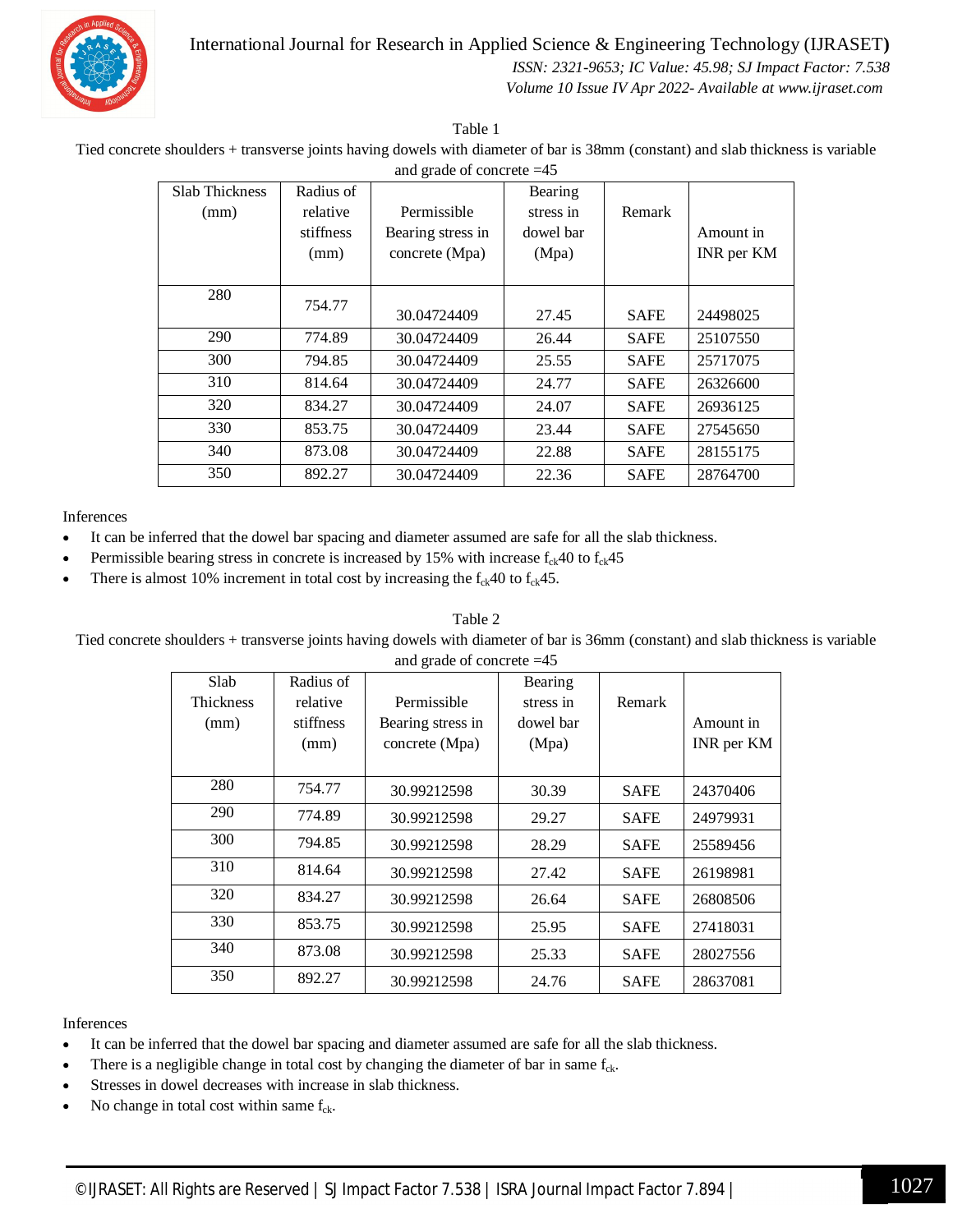

#### International Journal for Research in Applied Science & Engineering Technology (IJRASET**)**  *ISSN: 2321-9653; IC Value: 45.98; SJ Impact Factor: 7.538 Volume 10 Issue IV Apr 2022- Available at www.ijraset.com*

In Non tied concrete shoulder having dowels, the condition is safe only when the value of  $f_{ck}$  and diameter of bar is 50 and 38mm respectively in 340mm and 350mm of slab thickness within our assumed values and remaining cases are unsafe so only one table is formed below.

| Total cost for different slab thickness having two-lane rigid pavement when grade of concrete=50 |                                            |                                                    |                                            |               |                                   |  |  |
|--------------------------------------------------------------------------------------------------|--------------------------------------------|----------------------------------------------------|--------------------------------------------|---------------|-----------------------------------|--|--|
| Slab<br><b>Thickness</b><br>(mm)                                                                 | Radius of<br>relative<br>stiffness<br>(mm) | Permissible<br>Bearing stress in<br>concrete (Mpa) | Bearing<br>stress in<br>dowel bar<br>(Mpa) | Remark        | Amount in<br><b>INR</b> Per<br>KM |  |  |
|                                                                                                  |                                            |                                                    |                                            |               |                                   |  |  |
| 280                                                                                              | 754.77                                     | 33.38582677                                        | 39.22                                      | <b>UNSAFE</b> |                                   |  |  |
| 290                                                                                              | 774.89                                     | 33.38582677                                        | 37.77                                      | <b>UNSAFE</b> |                                   |  |  |
| 300                                                                                              | 794.85                                     | 33.38582677                                        | 36.50                                      | <b>UNSAFE</b> |                                   |  |  |
| 310                                                                                              | 814.64                                     | 33.38582677                                        | 35.38                                      | <b>UNSAFE</b> |                                   |  |  |
| 320                                                                                              | 834.27                                     | 33.38582677                                        | 34.38                                      | <b>UNSAFE</b> |                                   |  |  |
| 330                                                                                              | 853.75                                     | 33.38582677                                        | 33.49                                      | <b>UNSAFE</b> |                                   |  |  |
| 340                                                                                              | 873.08                                     | 33.38582677                                        | 32.68                                      | <b>SAFE</b>   | 18230066                          |  |  |
| 350                                                                                              | 892.27                                     | 33.38582677                                        | 31.95                                      | <b>SAFE</b>   | 18705716                          |  |  |

| Table 3                                                                                          |
|--------------------------------------------------------------------------------------------------|
| Total cost for different slab thickness having two-lane rigid pavement when grade of concrete=50 |

Inferences

- It can be inferred that the dowel bar spacing and diameter assumed are safe for greater than 340mm of slab thickness.
- But there is 65% in cost reduction within same parameters as we are not providing tied shoulders in rigid pavement.
- But this condition only satisfies when the characteristics compressive strength of concrete would be high.

| Slab            | diameter of $bar=12mm$<br>Tie Bar Details |          |                    |          |                    |          | Grand amount             |
|-----------------|-------------------------------------------|----------|--------------------|----------|--------------------|----------|--------------------------|
| thickness<br>mm | Max. Spacing, mm                          |          | Minimum length, mm |          | No. of tie bar, mm |          | for deformed             |
|                 | Plain                                     | Deformed | Plain              | Deformed | Plain              | Deformed | bars in<br><b>INR/KM</b> |
| 280             | 400.51                                    | 640.82   | 578.57             | 637.80   | 11                 | 7        | 22356673                 |
| 290             | 386.70                                    | 618.72   | 578.57             | 637.80   | 12                 | 7        | 22916016                 |
| 300             | 373.81                                    | 598.10   | 578.57             | 637.80   | 12                 | 8        | 23475359                 |
| 310             | 361.75                                    | 578.80   | 578.57             | 637.80   | 12                 | 8        | 24034702                 |
| 320             | 350.45                                    | 560.71   | 578.57             | 637.80   | 13                 | 8        | 24594045                 |
| 330             | 339.83                                    | 543.72   | 578.57             | 637.80   | 13                 | 8        | 25153389                 |
| 340             | 329.83                                    | 527.73   | 578.57             | 637.80   | 14                 | 9        | 25712732                 |
| 350             | 320.41                                    | 512.65   | 578.57             | 637.80   | 14                 | 9        | 26272075                 |

Table 4 Details of tie bar for longitudinal joints of two-lane when

#### Inferences

- Maximum spacing is decreasing with increase in the slab thickness in both plain ad deformed bars.
- Maximum spacing and minimum length are increasing with increase in diameter of tie bar.
- There is approx. 2.5% increment in total cost for each case with uniformly increase in slab thickness.
- There is negligible change in total cost when we increase the diameter of tie bar.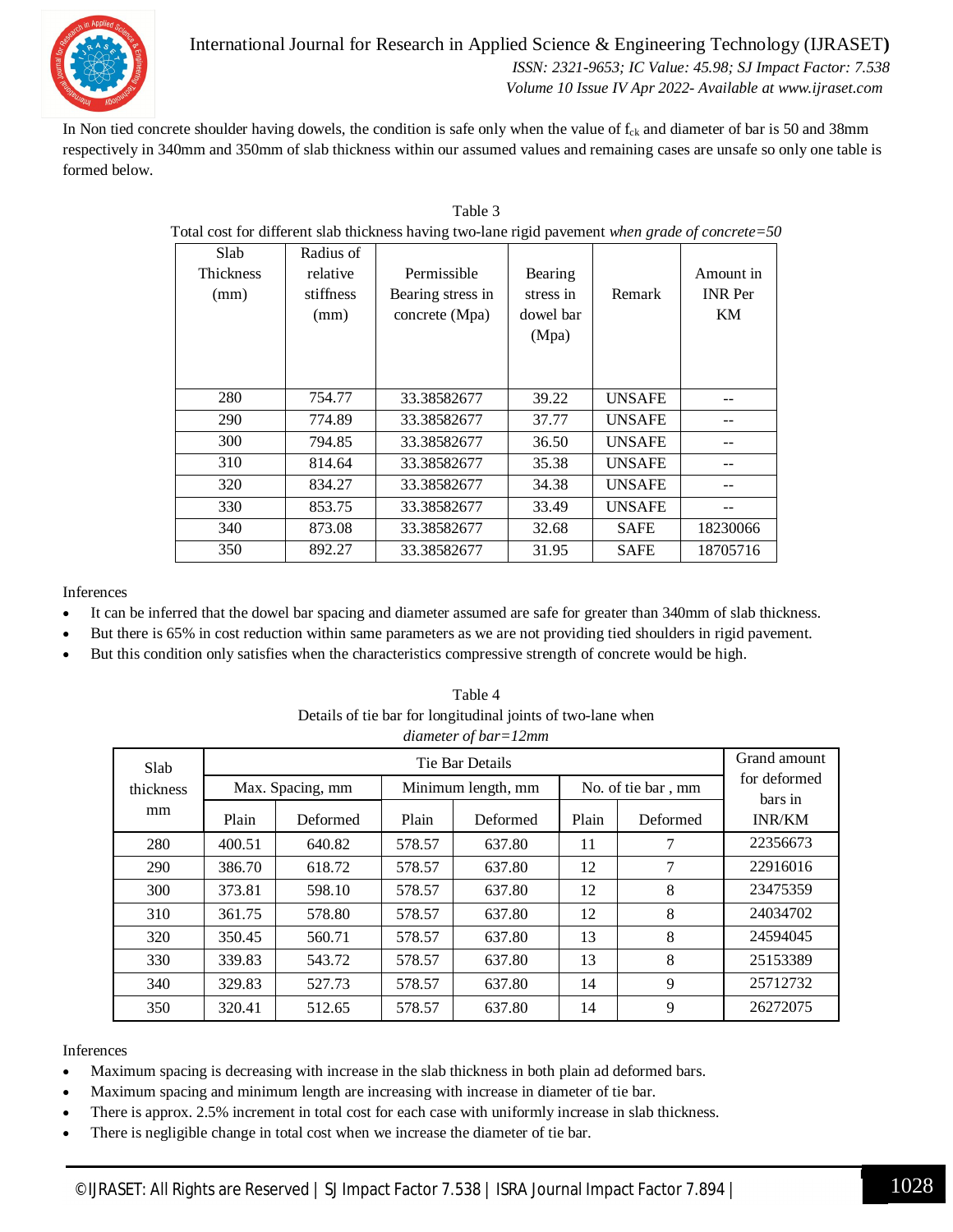

 *ISSN: 2321-9653; IC Value: 45.98; SJ Impact Factor: 7.538*

 *Volume 10 Issue IV Apr 2022- Available at www.ijraset.com*

#### **III. CONCLUSION AND FUTURE SCOPE**

#### *A. Conclusion*

The conclusions of the study are as follows:

- *1)* It can be concluded that the bearing stresses in concrete are increasing only with increase in grade of concrete.
- *2)* There is no change in stresses in dowels with any variation in grade of concrete.
- *3)* The Bearing stresses in dowel increases with decreasing the diameter of dowel bar.
- *4)* It can also be concluded that there is approximate 10% increment in total cost with increasing the grade of concrete.
- *5)* It can be concluded that the permissible bearing stresses in concrete are increased by 15% with increase in the grade of concrete.
- *6)* Bearing stresses in dowels are decreasing with increment in the slab thickness.
- *7)* There is negligible change in total cost with variation of diameter of dowel bar.
- *8)* It can be concluded that the total cost rises 2.5% with increasing in slab thickness uniformly by 10mm
- *9)* It can also be concluded that there is 65% in the reduction of total cost by avoiding the tied shoulder in pavement.
- *10)* It can be concluded that the maximum spacing in tie bars is decreasing with increment in the slab thickness by 10mm
- *11)* It can also be concluded that the maximum spacing and minimum length are increasing with increase in diameter of tie bar.
- *12)* It can be concluded that the maximum spacing in deformed tie bars is 60% more than the plain tie bars.
- *13)* Number of tie bars are decreasing as we increase the diameter of tie bar.
- *14)* Maximum spacing is slightly reducing as we increase the lane width in the design of tie bar.
- *15)* It can also be concluded that there is negligible change in total cost by changing the panel size of pavement by 0.25m
- *16)* It can also be concluded that the cost would be reduced up to 70% when there is no provision of tied concrete shoulder on sides of rigid pavement but this condition will only be applicable when the design of dowel bar in transverse joints would be safe.

#### *B. Future Scope*

- *1)* The theoretical data presented can be verified on field research.
- *2)* The study on the type of shoulders in rigid pavement on different slab thicknesses can be analyzed by different CBR values.
- *3)* Variation of pavement thickness with spacing of dowels and tie bars along with joints load transfer efficiency.
- *4)* Various economic aspects like with decrease in thickness of slab, vary the dimensions of bars in joint, shoulder types, etc. can decrease in the costing of project which can also be done on future study.

#### **REFERENCES**

- [1] Chou, Yu T. (1984), "Stress Analysis of Small Concrete Slabs on Grade", Journal of Transportation Engineering 110(5), 481–492
- [2] Abbo, E., 1987, "The influence of heavy vehicle dynamics on rigid pavement response" , (Doctoral dissertation, Massachusetts Institute of Technology).
- [3] Ishai, I., 1996, "Economical analysis of concrete block pavements at various pavement and structure alternatives", Technion-IIT, Transportation Research Institute
- [4] Jeng-Hsiang Lin et al, "ANALYTICAL STUDY OF PROBABLE PEAK VEHICLE LOAD ON RIGID PAVEMENT", journal of transportation engineering, volume 126 issue May 2000
- [5] Kim, S.M., Won, M.C. and Frank McCullough, B., 2002, "Dynamic stress response of concrete pavements to moving tandem-axle loads", Transportation Research Record, 1809(1), pp.32-41
- [6] Davids, W.G., Wang, Z., Turkiyyah, G., Mahoney, J.P. and Bush, D., 2003, "Three-dimensional finite element analysis of jointed plain concrete pavement with EverFE2. 2", Transportation Research Record, 1853(1), pp.92-99
- [7] Shoukry, S. N.; Fahmy, M.; Prucz, J.; William, G. (2007), "Validation of 3DFE Analysis of Rigid Pavement Dynamic Response to Moving Traffic and Nonlinear Temperature Gradient Effects" International Journal of Geomechanicsw
- [8] Li, M., Zhong, Y. and Cao, X., 2007, "Dynamic Response of Rigid Pavement under Moving Multi-Load", International Conference on Transportation Engineering 2007 (pp. 955-960).
- [9] Sawant, V., 2009, "Dynamic analysis of rigid pavement with vehicle–pavement interaction", International Journal of Pavement Engineering, 10(1), pp.63-72.
- [10] Shi, X.M. and Cai, C.S., 2009, "Simulation of dynamic effects of vehicles on pavement using a 3D interaction model". Journal of Transportation Engineering, 135(10), pp.736-744.
- [11] Zhong, Y., Gao, Y. and Li, M., 2012, "Dynamic response of rigid pavement under moving traffic load with variable velocity", The Baltic Journal of Road and Bridge Engineering, 7(1), pp.48-52.
- [12] Patil, V.A., Sawant, V.A. and Deb, K., 2013, "3D finite-element dynamic analysis of rigid pavement using infinite elements" International Journal of Geomechanics, 13(5), pp.533-544.
- [13] Maske, N.A., Anandkumar, A. and Majumder, A., 2013, "Analysis of rigid pavement stresses by Finite Element Method & Westergaard's Method by varying sub-grade soil properties", International Journal of Engineering Science Invention, 2(3).
- [14] Lin, Jeng-Hsiang (2014), "Variations in dynamic vehicle load on road pavement", International Journal of Pavement Engineering, 15(6), 558–563
- [15] Mackiewicz, Piotr (2015), "Analysis of stresses in concrete pavement under a dowel according to its diameter and load transfer efficiency", Canadian Journal of Civil Engineering, 42(10), 845–853